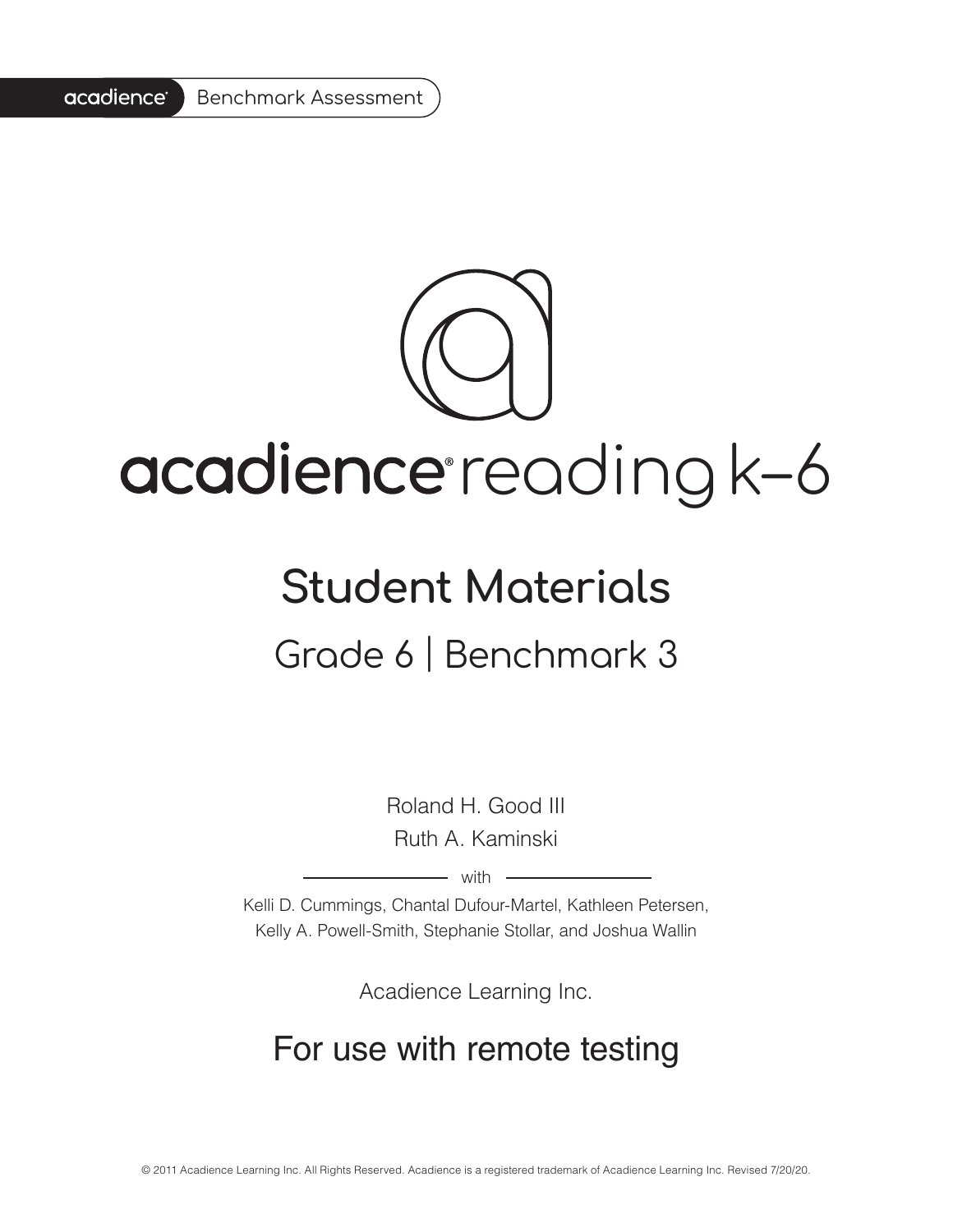#### **Sea of Salt**

Imagine a body of water in which animals and plants cannot live. Imagine a body of water that is so buoyant that a person cannot sink in it. Now imagine people being able to sit upright and read a newspaper while floating on that same body of water. There is such an unusual place, and it is called the Dead Sea.

This inland sea lies at the lowest point on earth, in a desert valley far below sea level. The nations of Israel and Jordan are next to the Dead Sea. The Jordan River flows into it, but there is no outlet, so evaporation is the only way that water escapes. When the water evaporates, it leaves behind heavy salts and minerals that prevent plants and animals from living in the sea. The Dead Sea is a very salty sea, nearly nine times saltier than the ocean.

Although the sea supports no life, people flock to its shores. The salty water stings people's skin and eyes. Still, many people believe that the minerals in the water and surrounding mud have an amazing ability to help cure sicknesses and ailments. The humidity is low, and the air is free from pollen, so people with breathing problems find relief near the Dead Sea.

The sea that is already dead is shrinking as irrigation waters are pulled from the Jordan River, reducing its flow into the Dead Sea. The sea is becoming smaller and even more saline. This ancient sea is an important part of the region's long history, and people are concerned that it may disappear altogether. However, there are no easy solutions for saving the Dead Sea. Some scientists want people to allow more water from the Jordan River to flow into the sea. Others have suggested connecting the Dead Sea with the Red Sea. Time will tell whether or not the Dead Sea disappears completely, leaving nothing but a barren valley.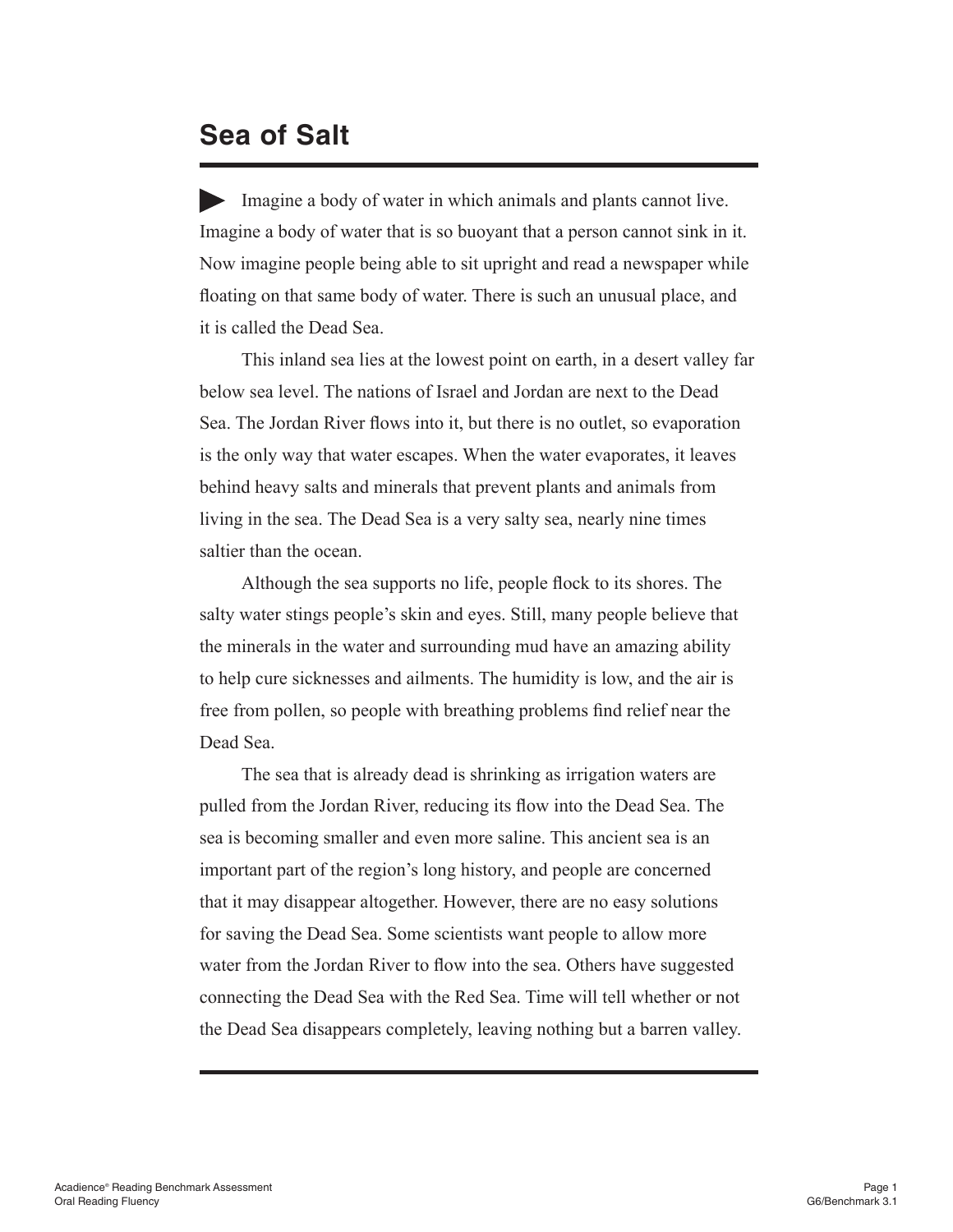### **Another World**

Out in the water, tubes of seaweed swayed in the gentle swells. The sun reflected flashes of bright light on the water's surface, while on the beach a dozen friends were busy preparing their gear. Victoria's cousin Hector was among them. As Victoria walked up to the group, she could feel their excitement.

Some of the divers were putting on their facemasks, snorkels, and flippers. Others added belts loaded with heavy weights. Hector explained that the extra weight helped their buoyant bodies stay underwater. Hector and his friends were preparing to go free diving. In free diving, swimmers hold their breath as long as possible and dive as deep as possible. Hector explained that when you are free diving you do not carry air tanks or oxygen as you do when scuba diving. He emphasized that it was very important to be properly trained before attempting any kind of diving.

Victoria said, "I want to learn to free dive. Will you please teach me?"

Hector agreed to give her a preliminary lesson, and he borrowed his sister's diving equipment. His sister was about Victoria's size, so her facemask and fins would fit snugly but comfortably. "Today we will stay in shallow water," said Hector. "I'll accompany you throughout, so you don't have to be anxious about diving too deep and running out of breath."

Hector showed her how to fit the face mask over her eyes and nose and how to clear the mask when it flooded. It was up to Victoria to practice holding her breath as long as she could.

They moved into slightly deeper water so Victoria could practice kicking with her flippers to propel herself into the depths and then return to the surface. Even in the shallow water, Victoria glimpsed the magic of the underwater world, full of brightly colored fish and strange sea creatures. She could hardly wait until she could go out farther with Hector and continue exploring the sea.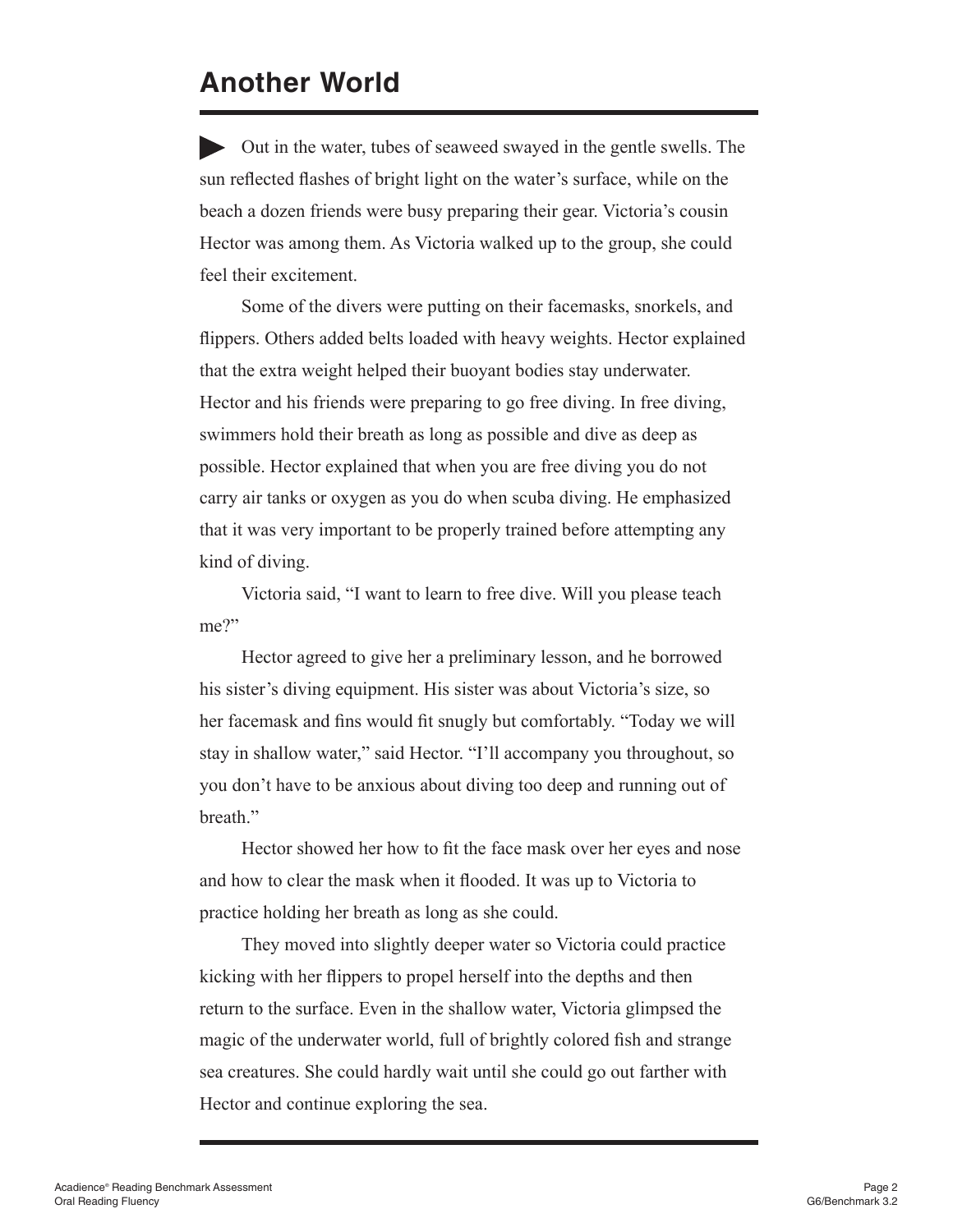#### **The Barefoot Runner**

When the Summer Olympic Games were held in Rome, Italy, the marathon was won in a most unusual way. As was usual, the final event for track and field was the marathon race. What was not usual was that Abebe Bikila ran the race barefoot, and won. That day, Bikila became the first person from East Africa to win an Olympic gold medal.

Bikila was born in Ethiopia in 1932. He spent his early years going to school and taking care of his family's sheep. When he got older, he worked for several years as a bodyguard with the government. While watching a parade, he noticed a group of athletes wearing shirts with "Ethiopia" on the back. When he learned they represented his country in the Olympic Games, he decided to become one of them.

When Bikila qualified to be in the Olympics, he had run only two marathons in his life, both in his home country. The world had not yet heard of this remarkable runner. However, he became a well-known hero after easily winning the marathon in world record time. Even more amazing than his win was that he ran the entire race barefoot. He said he found his shoes and socks uncomfortable, so he chose to run without them.

Bikila had to have his appendix removed shortly before the next Olympics in Tokyo, Japan. Although he had not fully recovered from the operation, he raced again, this time in shoes. He again easily won the marathon by the largest margin in history. A great runner from Australia called Bikila's win "the greatest performance ever in track and field."

Bikila had become the first runner to win the Olympic marathon twice in a row. Throughout his career, he ran fifteen marathons and won twelve. Abebe Bikila is now remembered as being one of the best runners in the world.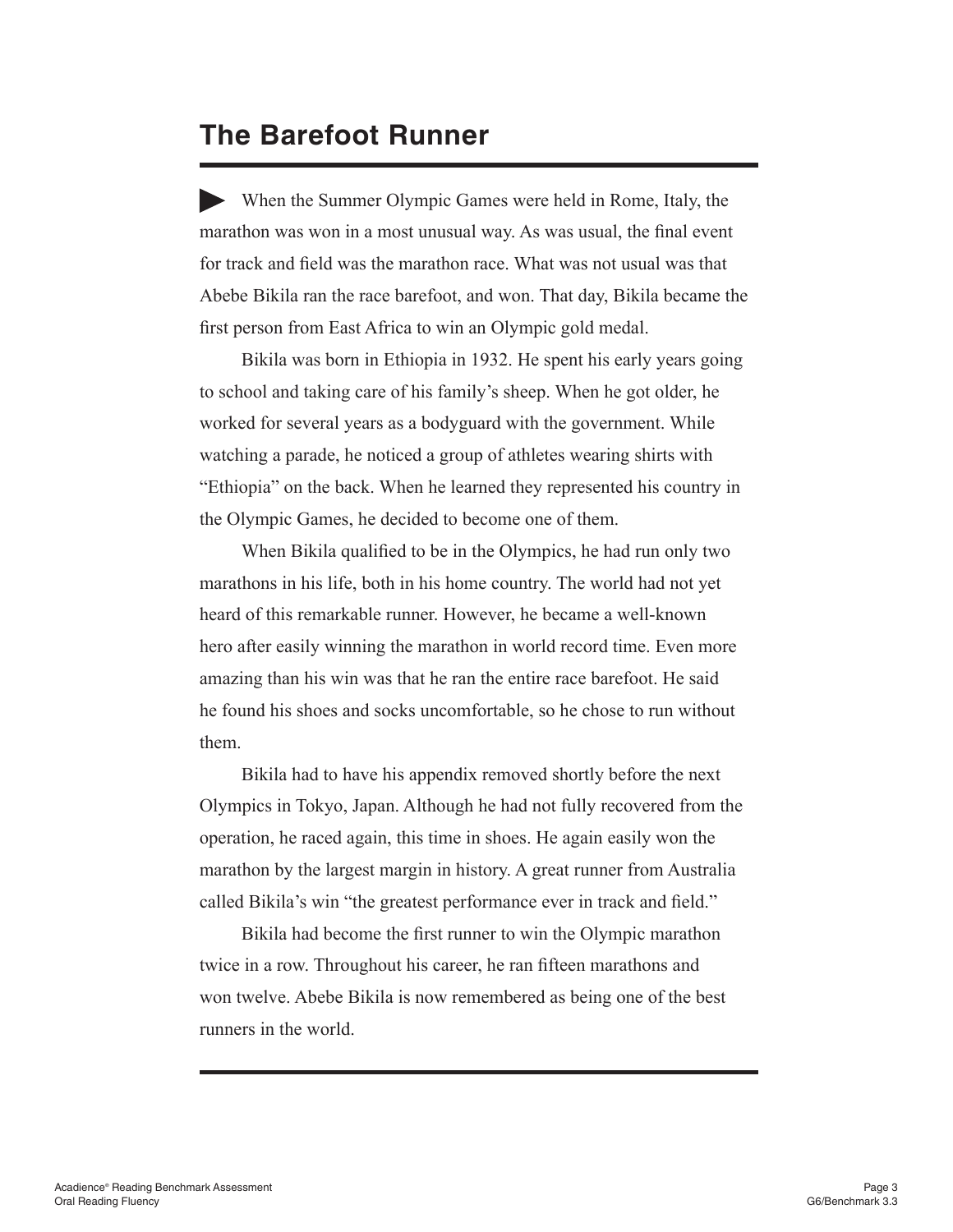#### acadience<sup>®</sup> Benchmark Assessment

# **3**

4

Name: \_\_\_\_\_\_\_\_\_\_\_\_\_\_\_\_\_\_\_\_\_\_\_\_\_\_\_\_\_\_\_\_\_\_\_\_\_\_\_\_\_\_\_\_\_\_\_\_\_\_\_\_\_\_\_\_\_\_\_\_\_\_\_\_\_\_\_\_\_\_\_\_\_\_\_\_\_\_\_\_\_\_\_\_\_\_\_\_\_\_\_\_\_\_\_\_\_\_\_\_\_\_\_

#### Practice 1

|                                                                   | home |  |
|-------------------------------------------------------------------|------|--|
| After playing in the dirt, Sam went   summer   to wash her hands. |      |  |
|                                                                   | was  |  |
|                                                                   |      |  |

#### Practice 2

| On her way home, she   sleep | chair<br>saw | an ice cream truck. |
|------------------------------|--------------|---------------------|
|------------------------------|--------------|---------------------|

|                | <b>STOP</b> |
|----------------|-------------|
|                |             |
| $\mathbf{C}$ : |             |
|                | l: L        |

**G6/Benchmark 3**

**AS:** \_\_\_\_\_\_\_\_\_\_\_\_\_\_\_\_\_\_\_\_\_\_\_\_\_\_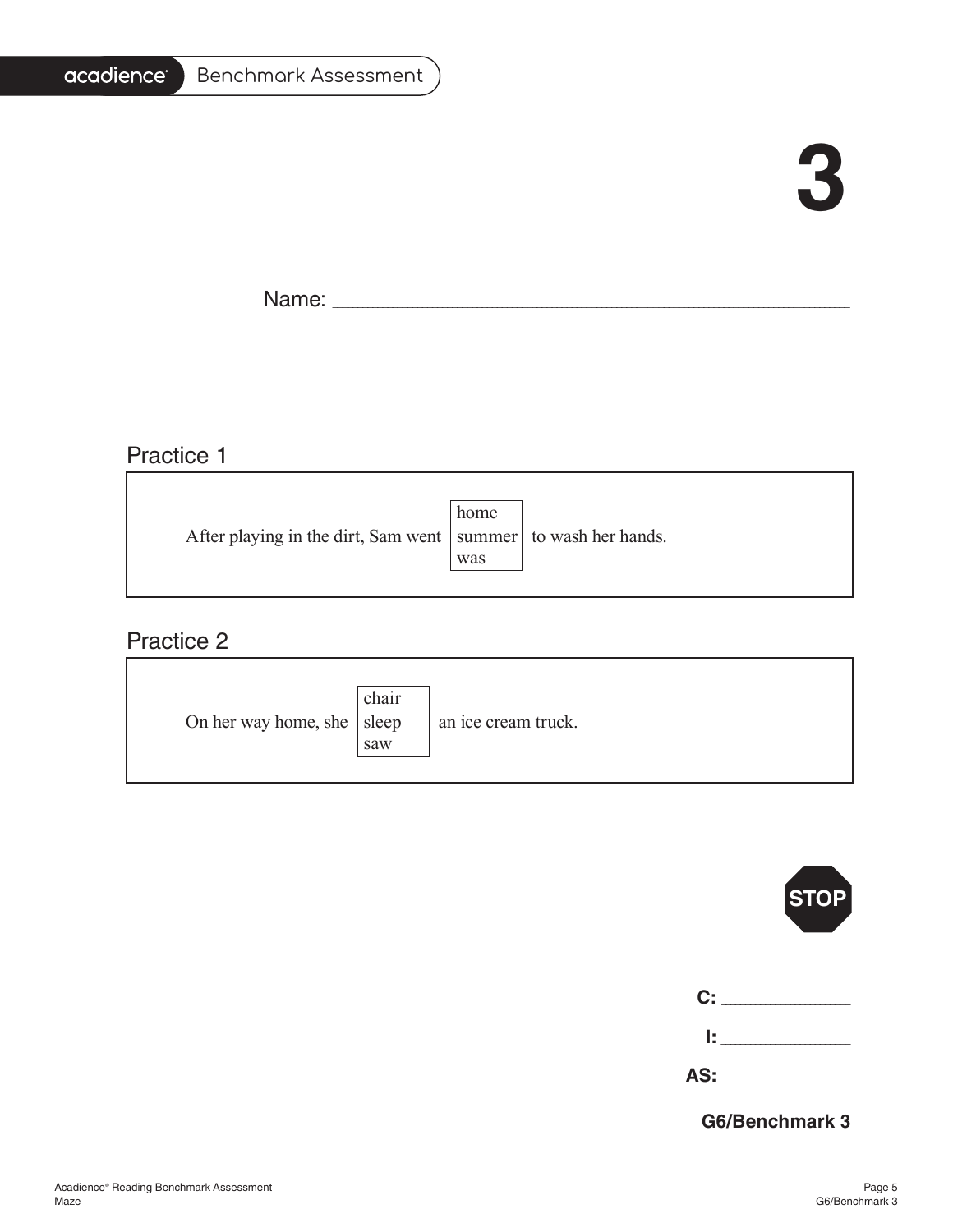#### Palo Duro Canyon State Park

Texas boasts a dramatic natural wonder in the northern region of the state. The impressive sight

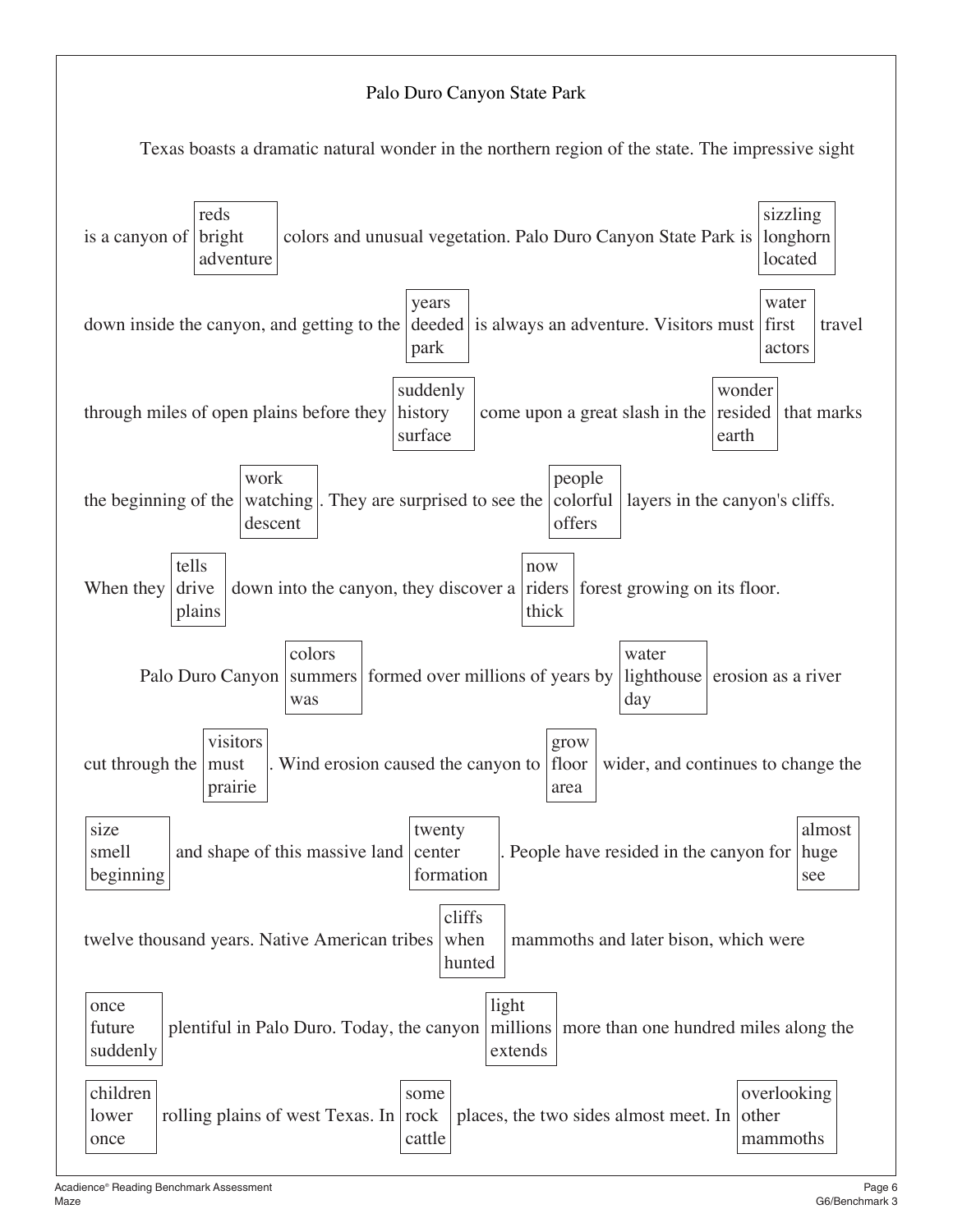